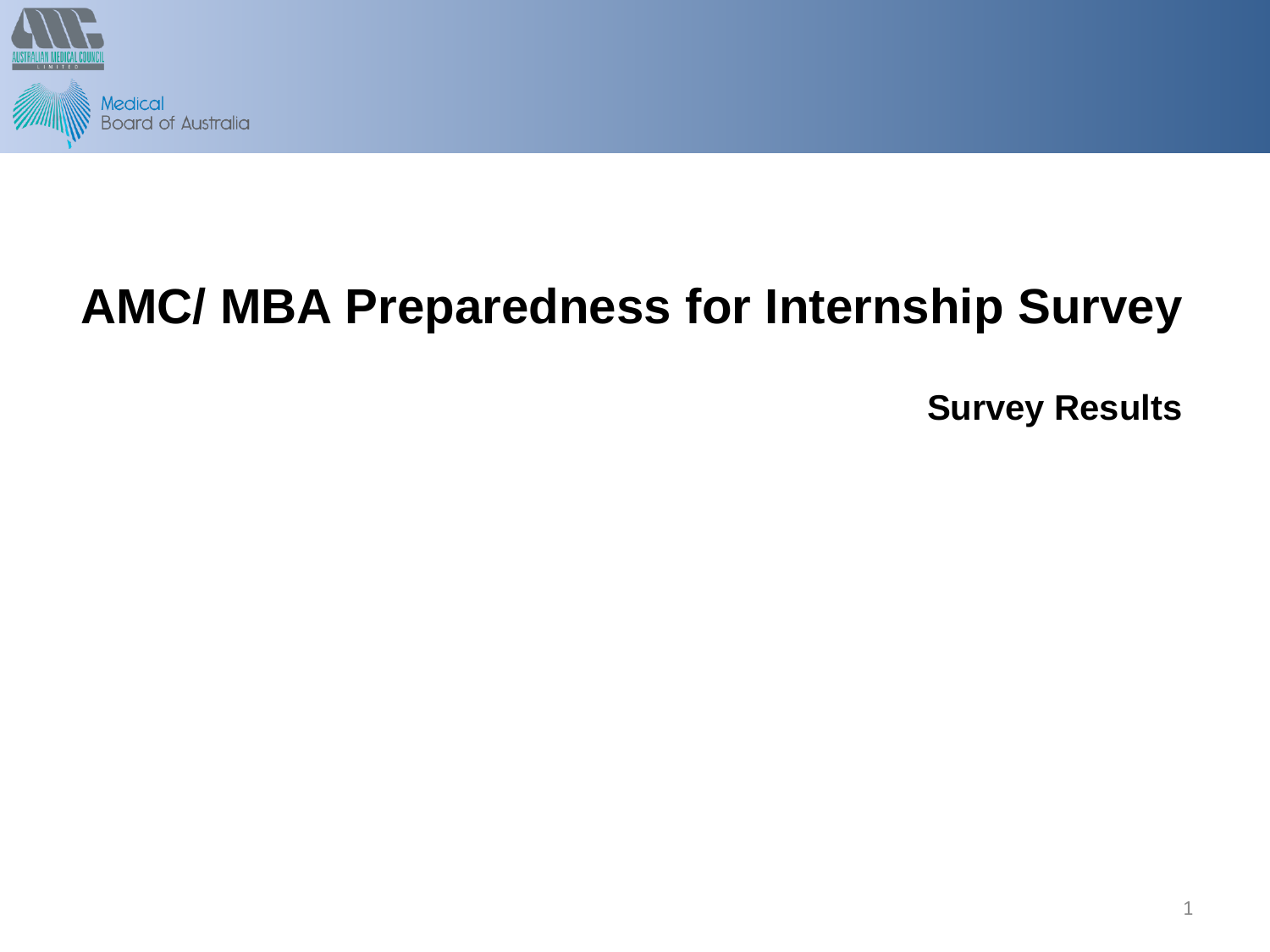

**Demographics**

**Overall perceived preparedness**

**Capabilities, satisfactions and challenges**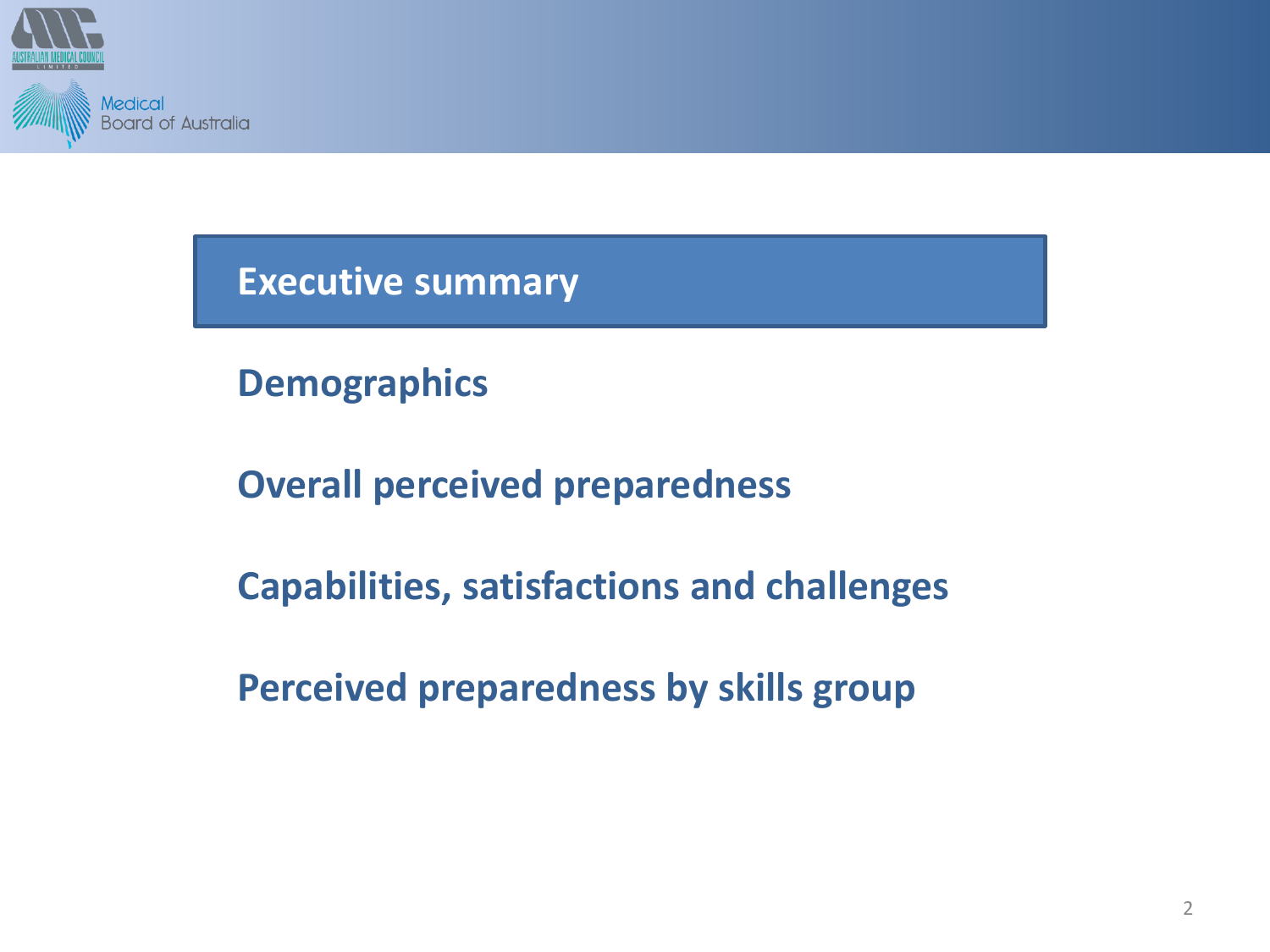

- In 2017 the Australian Medical Council and Medical Board of Australia decided to undertake a joint survey on the topic of Preparedness for Internship. The survey, completed in September 2017, was designed to assess how well medical school prepares students for the workplace
- On average respondents agreed that medical school prepared them for internship, but there was significant variance in the responses
	- $\triangleright$  In particular, older respondents tended to give lower scores for perceived preparedness
- The survey asked questions with regard to 45 skills in eight skill groups
- Areas where high ratings were given included:
	- $\triangleright$  Aspects of core clinical skills such as taking a history and examining patients, and patient-related skills such as communication with patients and involving patients in decisions
	- ➢ Other skills such as informatics, preventing cross-infection, IV cannulation, knowing one's own limitations, and participation in multi-disciplinary teams
- Areas where low ratings were given included:
	- $\triangleright$  Aspects of core clinical skills such as prescription of medications and IV fluids
	- ➢ Nutritional care, error reporting, and certain aspects of familiarity with hospital systems and selfmanagement skills
- Most respondents did not think that medical school had prepared them well for issues such as seeking support for psychological distress, bullying and harassment, or raising concerns about colleagues who were distressed or not performing
- Limitations of the survey include:
	- $\triangleright$  A sample of respondents responded (not the whole population). Sample bias may have arisen, for example, if less satisfied students were more motivated to complete the survey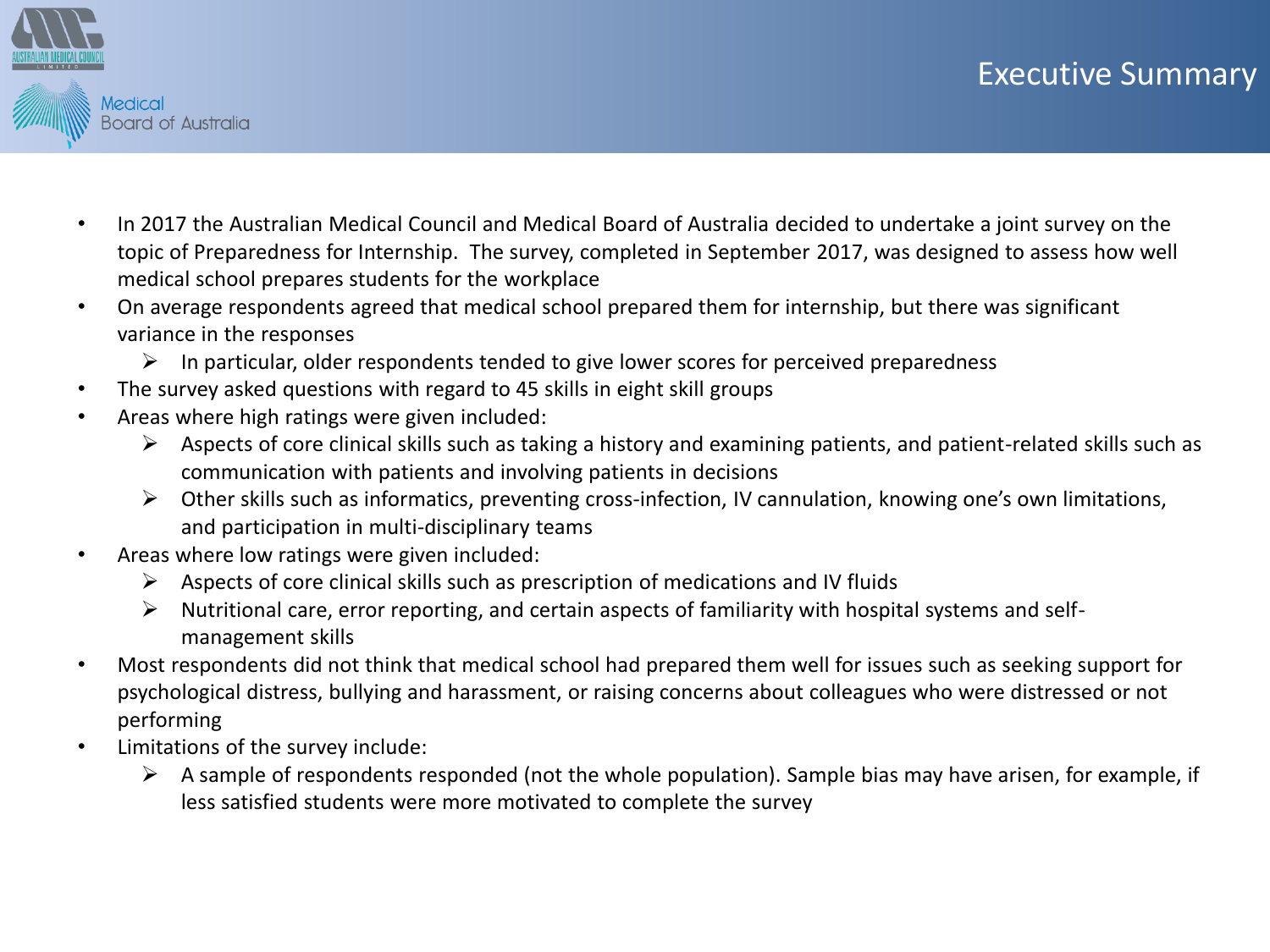

**Demographics**

**Overall perceived preparedness**

**Capabilities, satisfactions and challenges**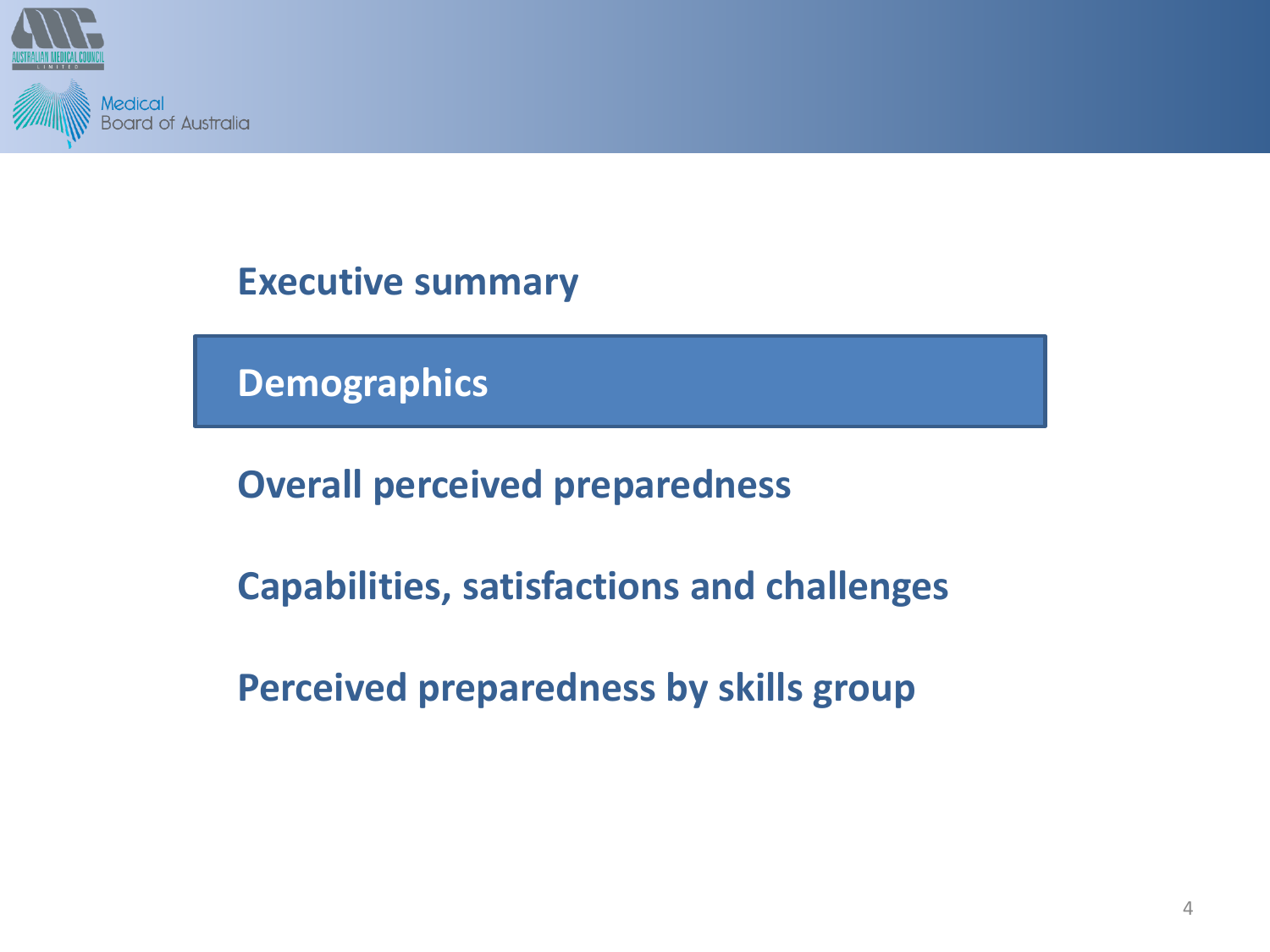

## About 75% of respondents were located in NSW, VIC or QLD. 85% were in cities or regional centres

### **LOCATION OF RESPONDENTS UNDERTAKING SURVEY BY STATE/ TERRITORY AND REGION TYPE\***



\* City = state and territory capitals; Regional = Gold Coast-Tweed Heads, Newcastle-Maitland, Central Coast, Sunshine Coast, Wollongong, Geelong, Townsville, Cairns, Toowoomba; **Remote = not city or regional**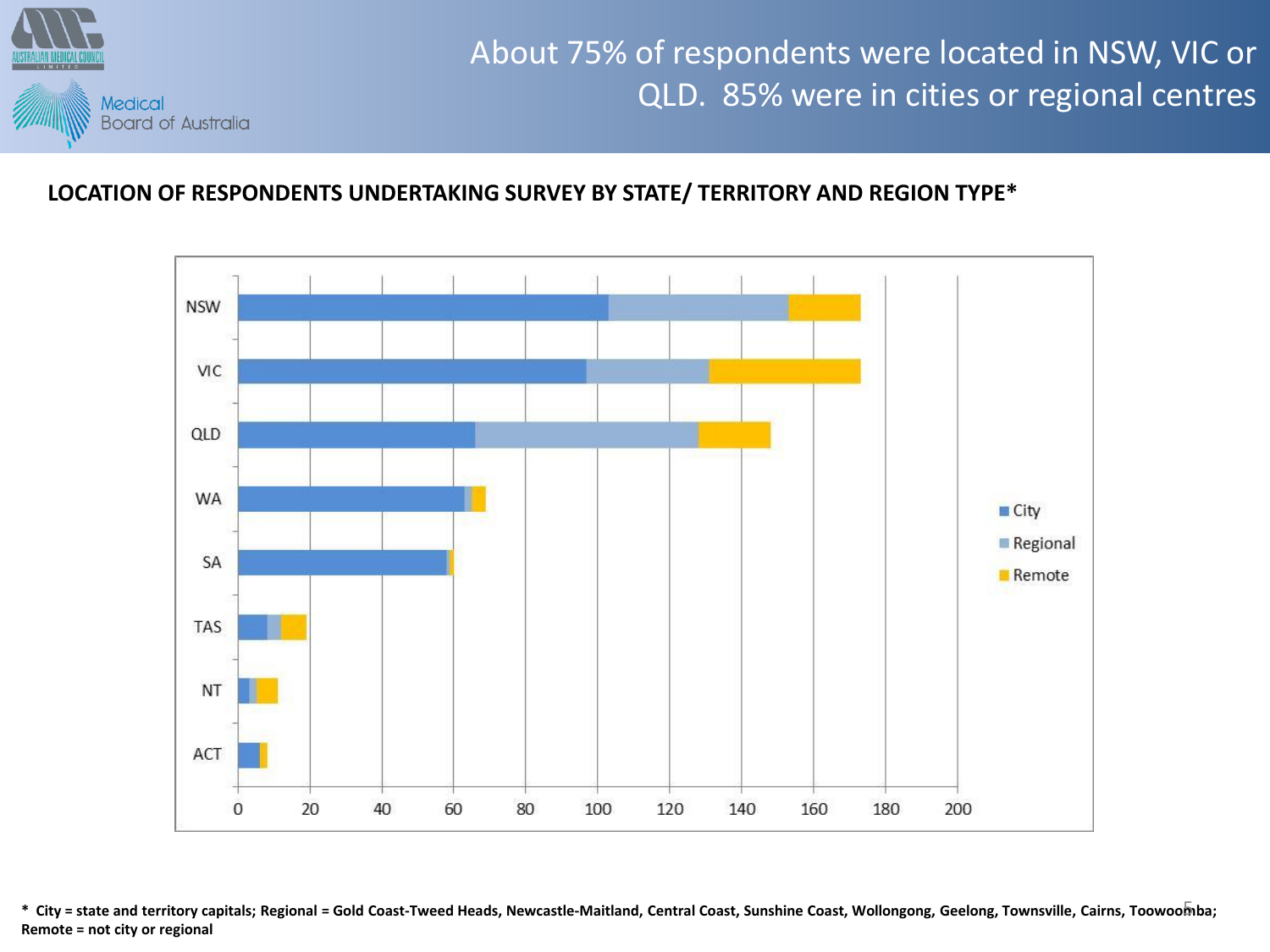

## 82% of respondents were in their twenties, 15% were in their thirties, 3% were forty years old or older

#### **NUMBER OF RESPONDENTS UNDERTAKING SURVEY BY AGE**

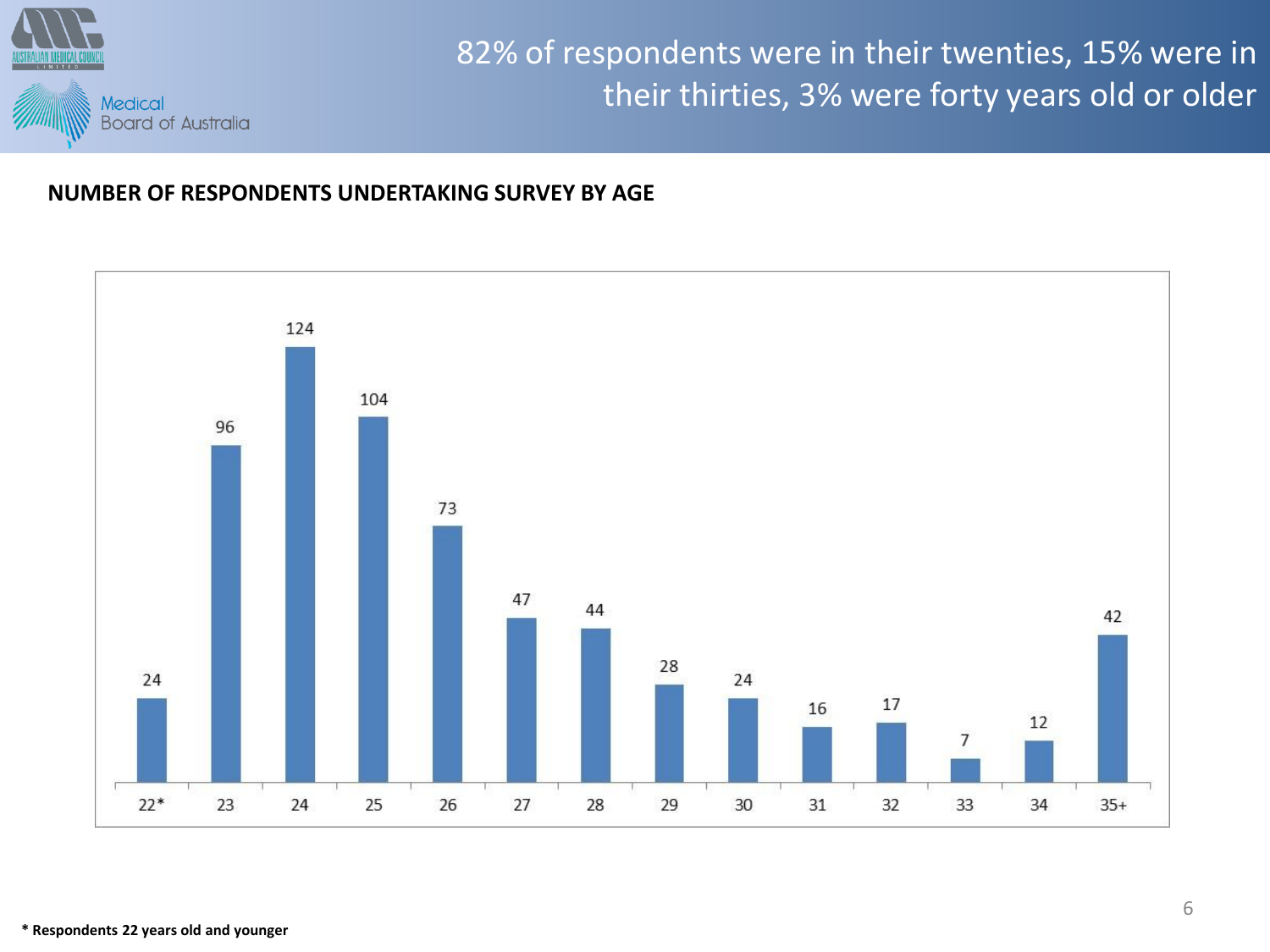

**Demographics**

**Overall perceived preparedness**

**Capabilities, satisfactions and challenges**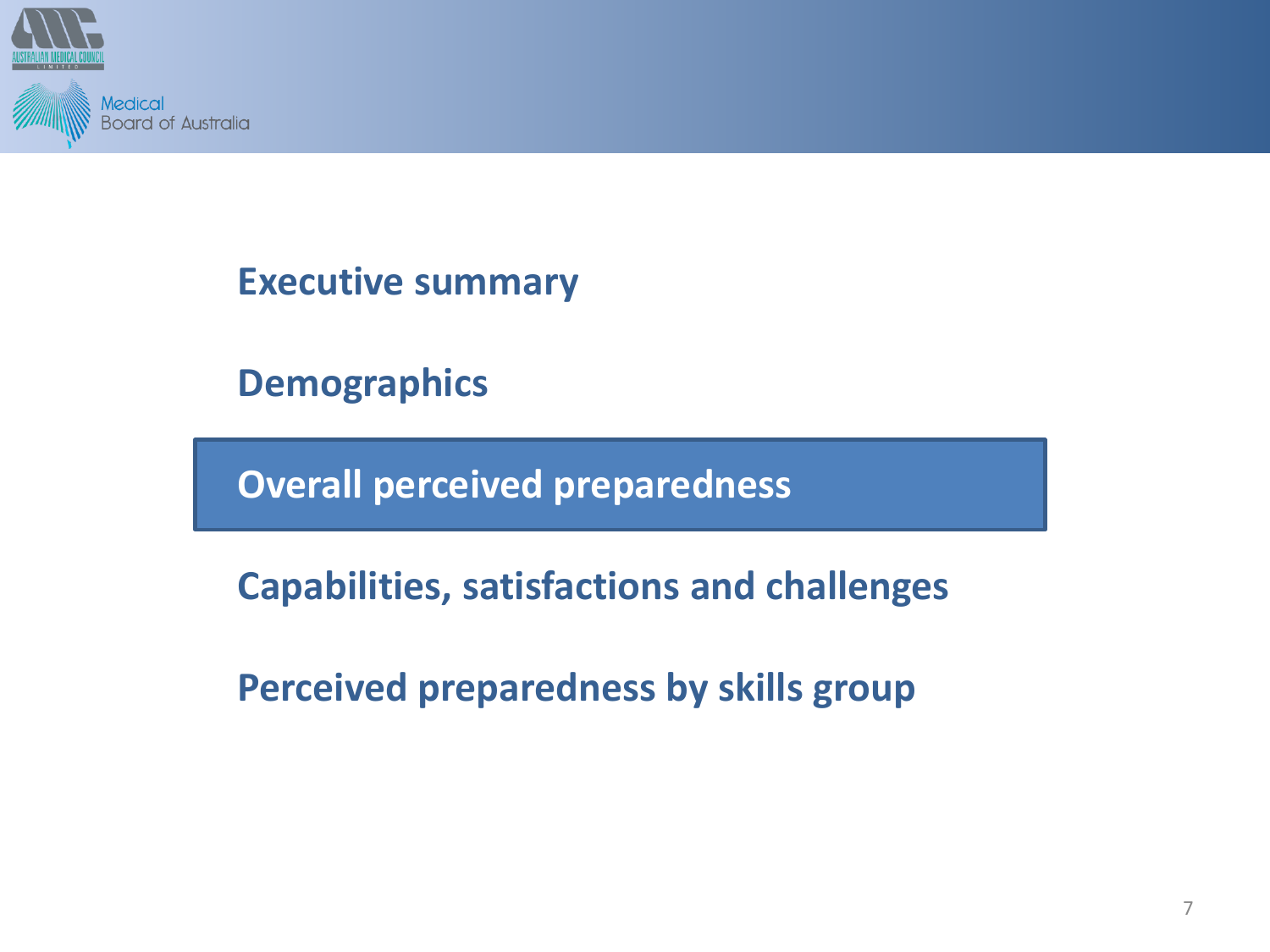

Overall respondents felt that their medical education had prepared them sufficiently for internship, but there was significant variance in responses

#### **PERCEPTIONS OF LEVEL OF PREPAREDNESS BY RESPONDENTS**

(Percentage of respondents expressing level of agreement on Five Point Likert scale\*)



**\* In answering the following question: Please indicate your level of agreement with the statement: "Overall I felt my medical education was sufficient to undertake the role and responsibilities of intern"**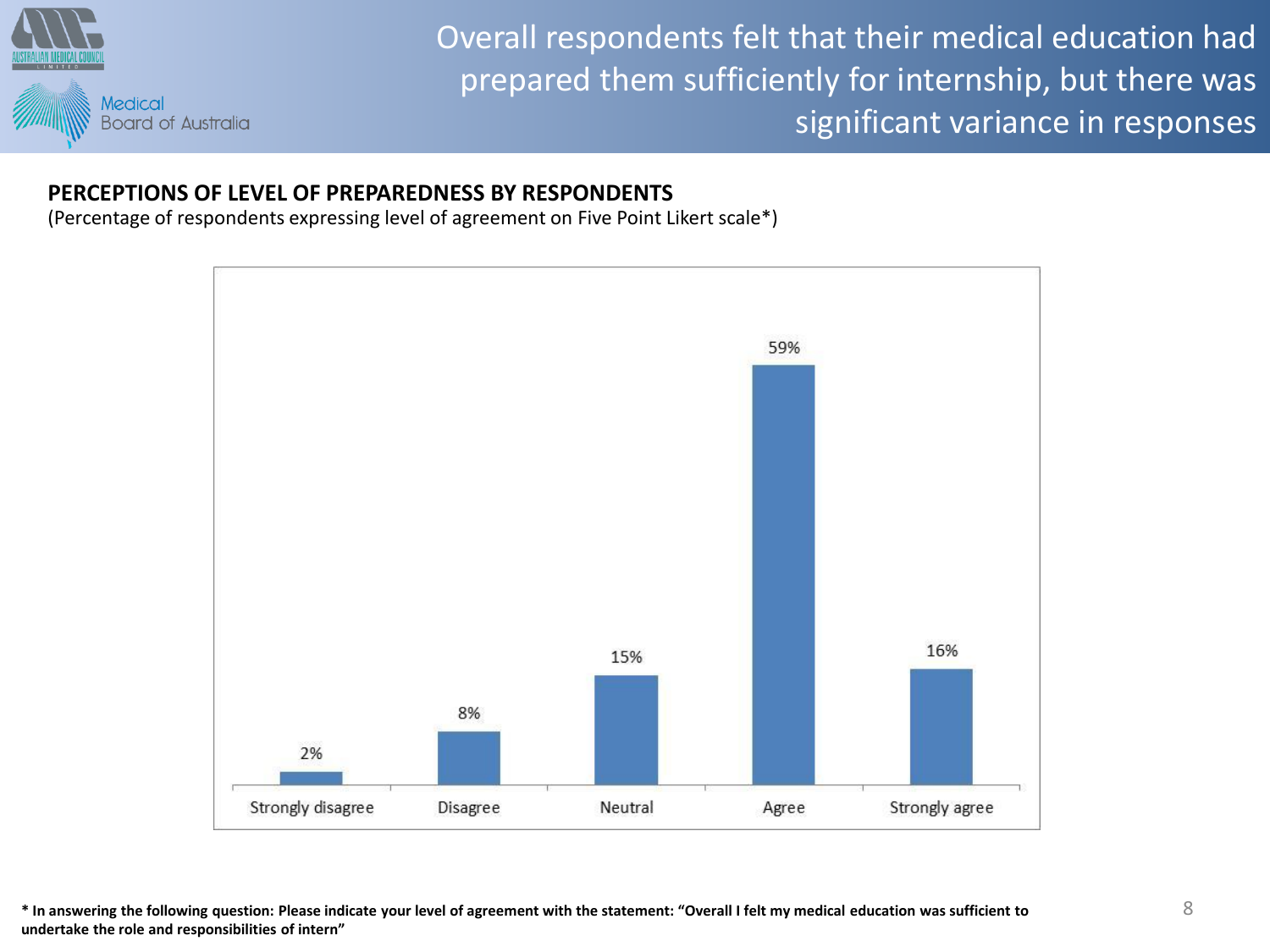

## In particular, age had a significant and negative correlation with perceived preparedness

### **OVERALL PREPAREDNESS RATING AS A FUNCTION OF AGE**

(Scatter plot of respondent age versus average Likert rating\*)



**\* Likert scale responses by age of respondent in answering the following question: Please indicate your level of agreement with the statement: "Overall I felt my medical education was sufficient to undertake the role and responsibilities of intern"** 9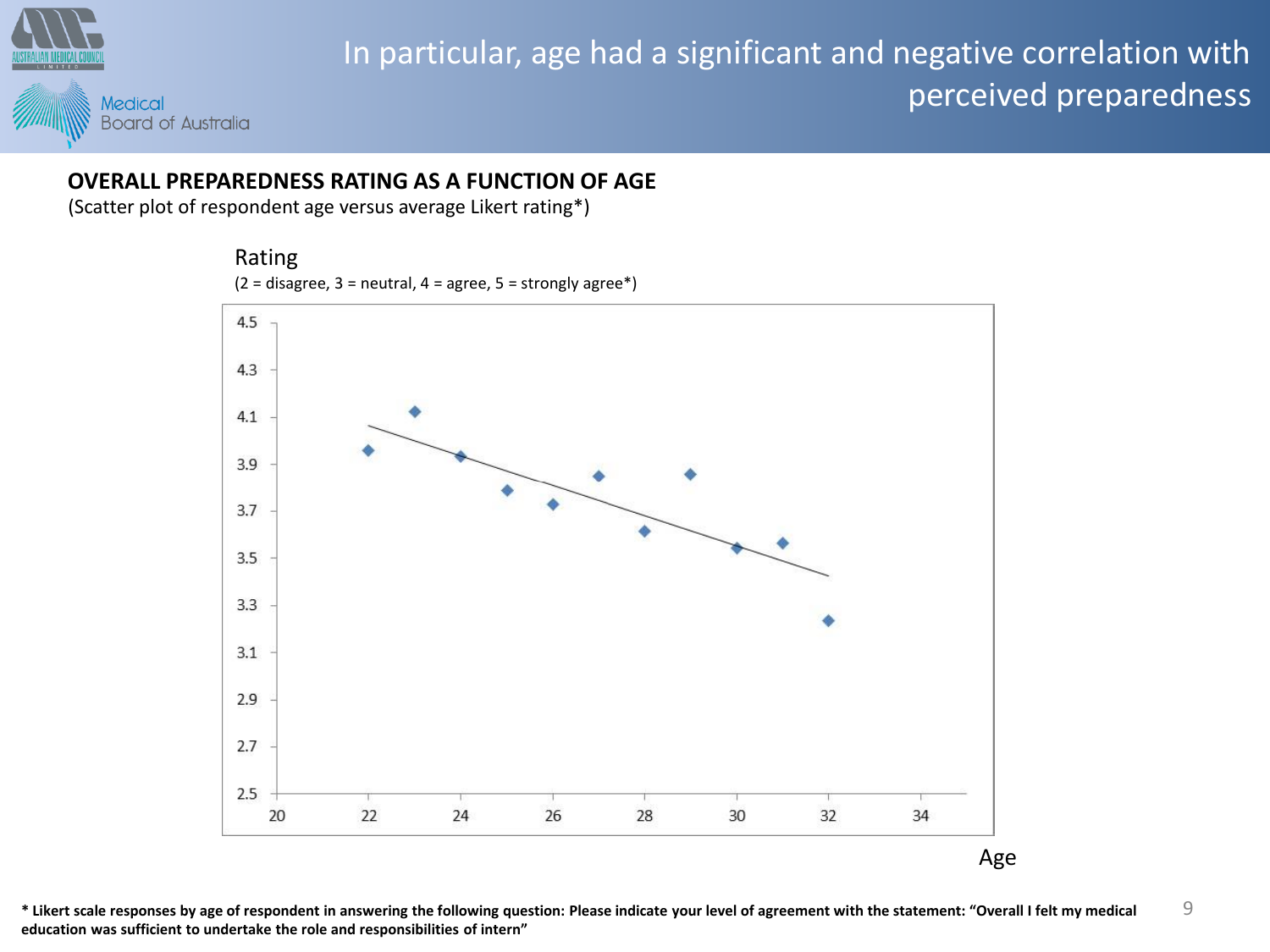

## Perceptions of the adequacy of clinical experience were highly correlated with the perceptions of overall preparedness

### **PERCEPTIONS OF CLINICAL EXPERIENCE**

(Percentage of respondents expressing level of agreement on Five Point Likert scale\*)



**\* Proportion of respondents providing Likert scale responses answering the following questions: Please indicate your level of agreement with the statement: "I feel my clinical experience at medical school was sufficient to undertake the role and responsibilities of an intern"** 10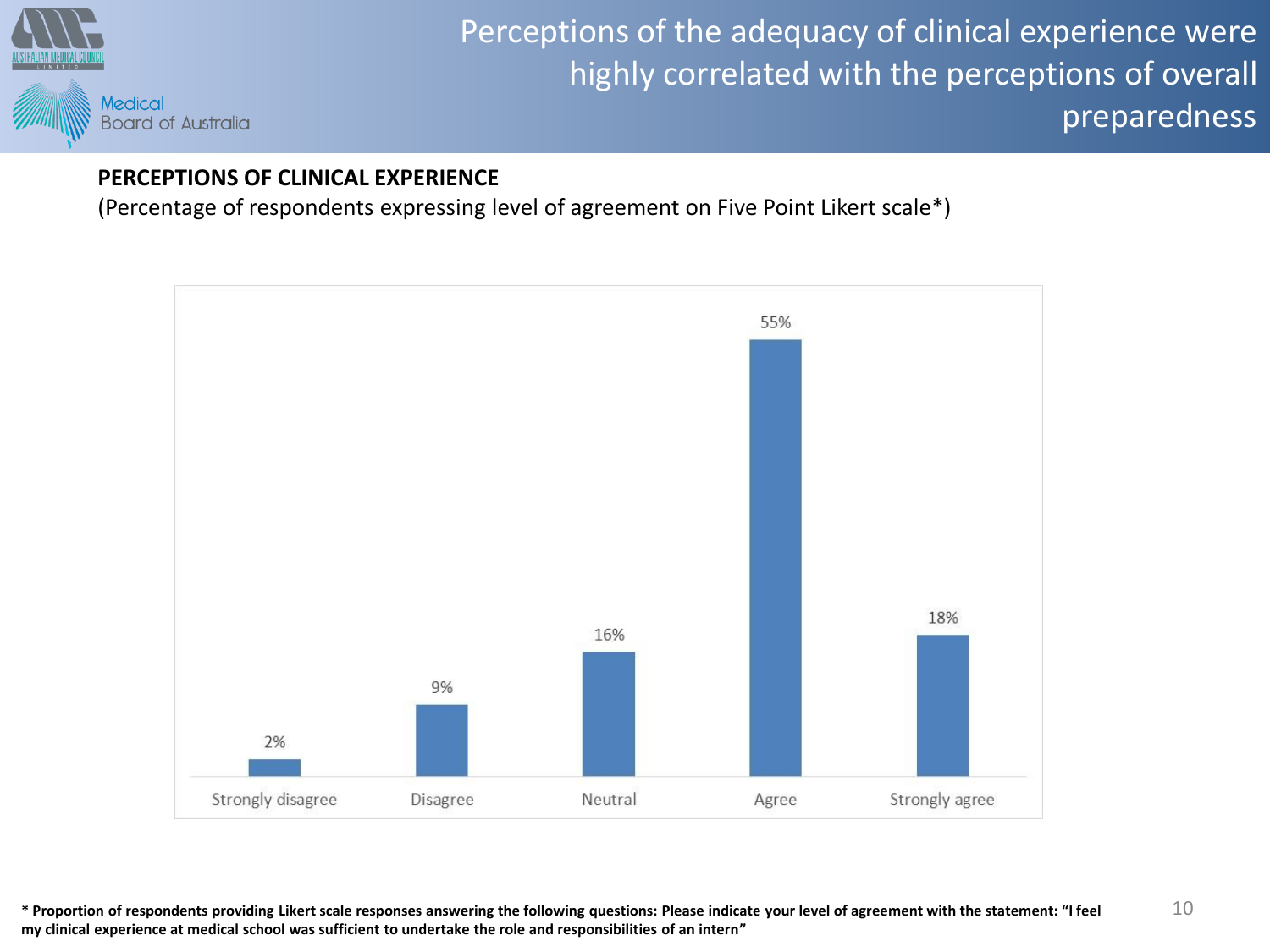

**Demographics**

**Overall perceived preparedness**

**Capabilities, satisfactions and challenges**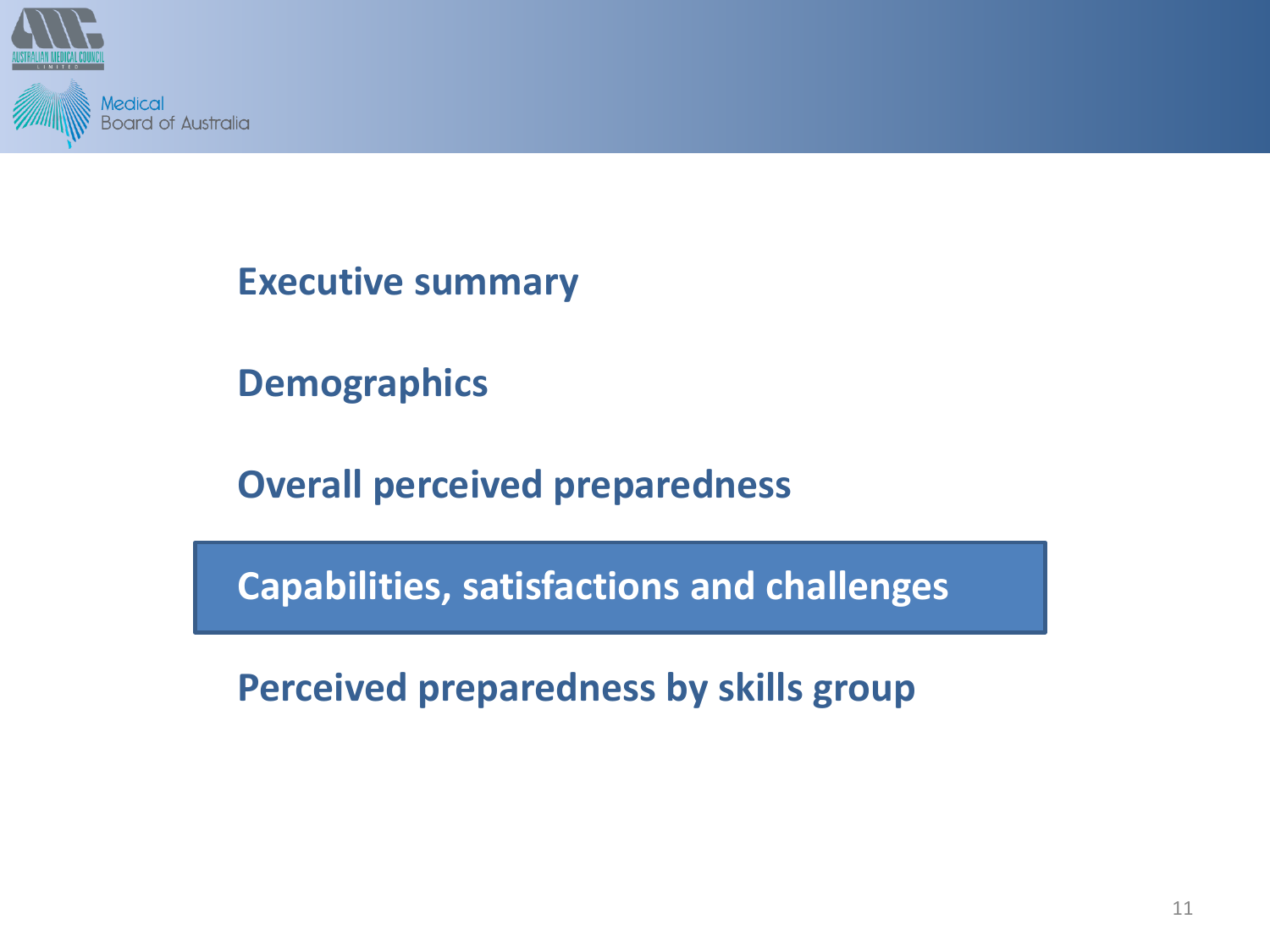

## SURVEY QUESTION: "In your view, which of the following capabilities did you bring to the job at the beginning of your internship?"

### **SELF-PERCEIVED CAPABILITIES**

(Percentage of Respondents Nominating as Highest Ranked Option on a Five Point Forced Ranking Scale\*)



**\* In answering the following question: In your view, which of the following capabilities did you bring to the job at the beginning of your internship? Please rank the following options from 1 most developed capability to 5 least developed capability: a) Ability to apply medical knowledge to patient care, b) Communication skills with patients, c) Interpersonal skills that could add value to teams, d) Conscientiousness enabling others to entrust me with tasks, e) Ability to prioritise and manage workload Note: percentages may not sum to 100% due to rounding** 12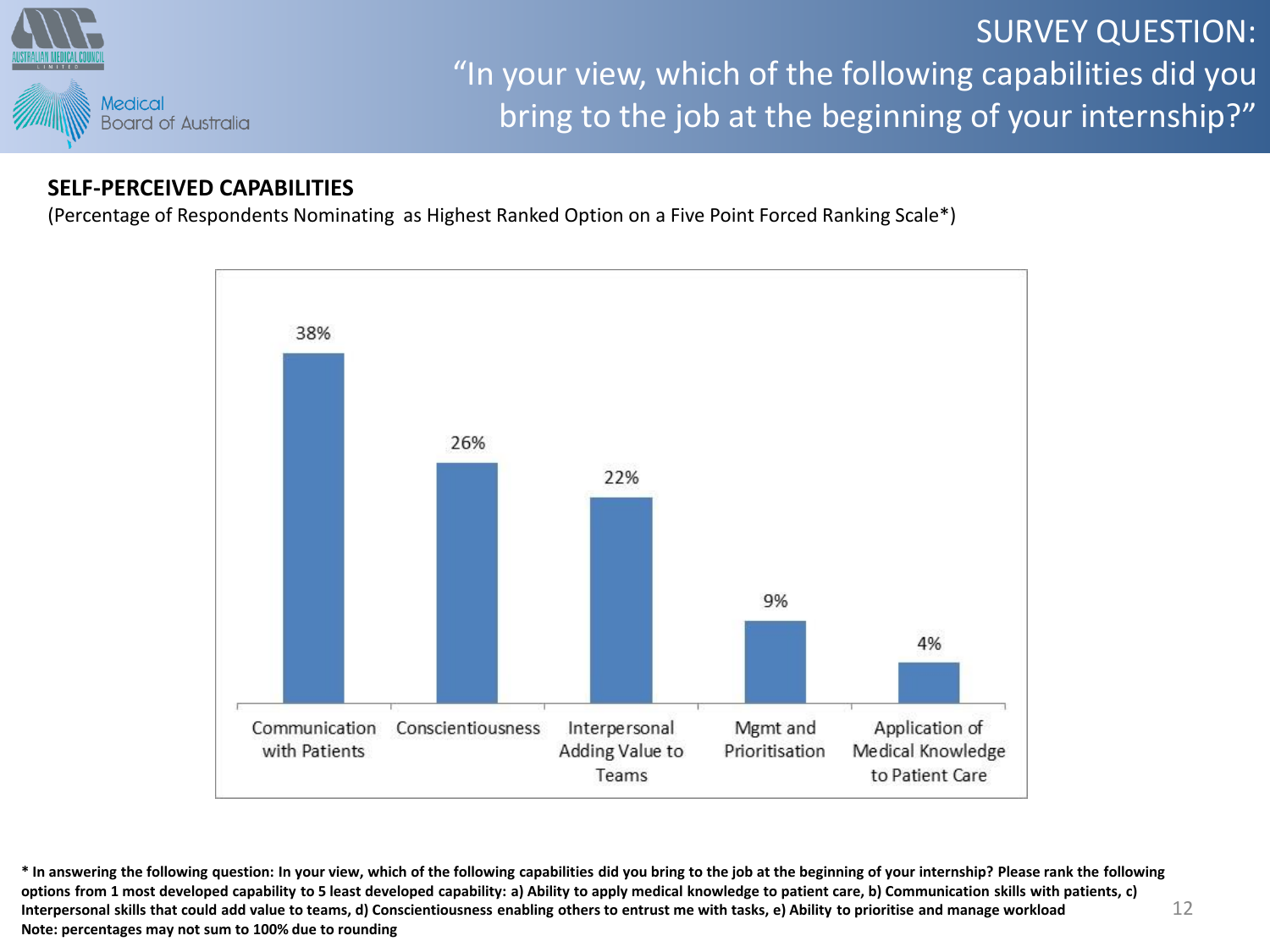

### **THEMES FROM SURVEY TEXT ANSWERS REGARDING RELEVANT CAPABILITIES FOR INTERNS**

| <b>Themes</b>           | <b>Examples</b>                                                                            |
|-------------------------|--------------------------------------------------------------------------------------------|
| Self management         | Resilience<br>$\bullet$<br>Ability to compartmentalise downfalls and setbacks<br>$\bullet$ |
| Procedural              | IV cannulation<br>Advanced life support<br>$\bullet$                                       |
| Patient centred         | Cross-cultural skills                                                                      |
| <b>Teamwork</b>         | Interpersonal skills<br>Ability to work in multi-disciplinary teams<br>$\bullet$           |
| <b>Hospital systems</b> | Administrative skills                                                                      |
|                         | Hospital software, systems and processes                                                   |
| Managerial              | Crisis management                                                                          |
|                         | Contributions to quality improvement                                                       |

**\* i.e. capabilities not listed in the previous question, which listed the following capabilities: a) Ability to apply medical knowledge to patient care, b) Communication skills with patients, c) Interpersonal skills that could add value to teams, d) Conscientiousness enabling others to entrust me with tasks, e) Ability to prioritise and manage workload**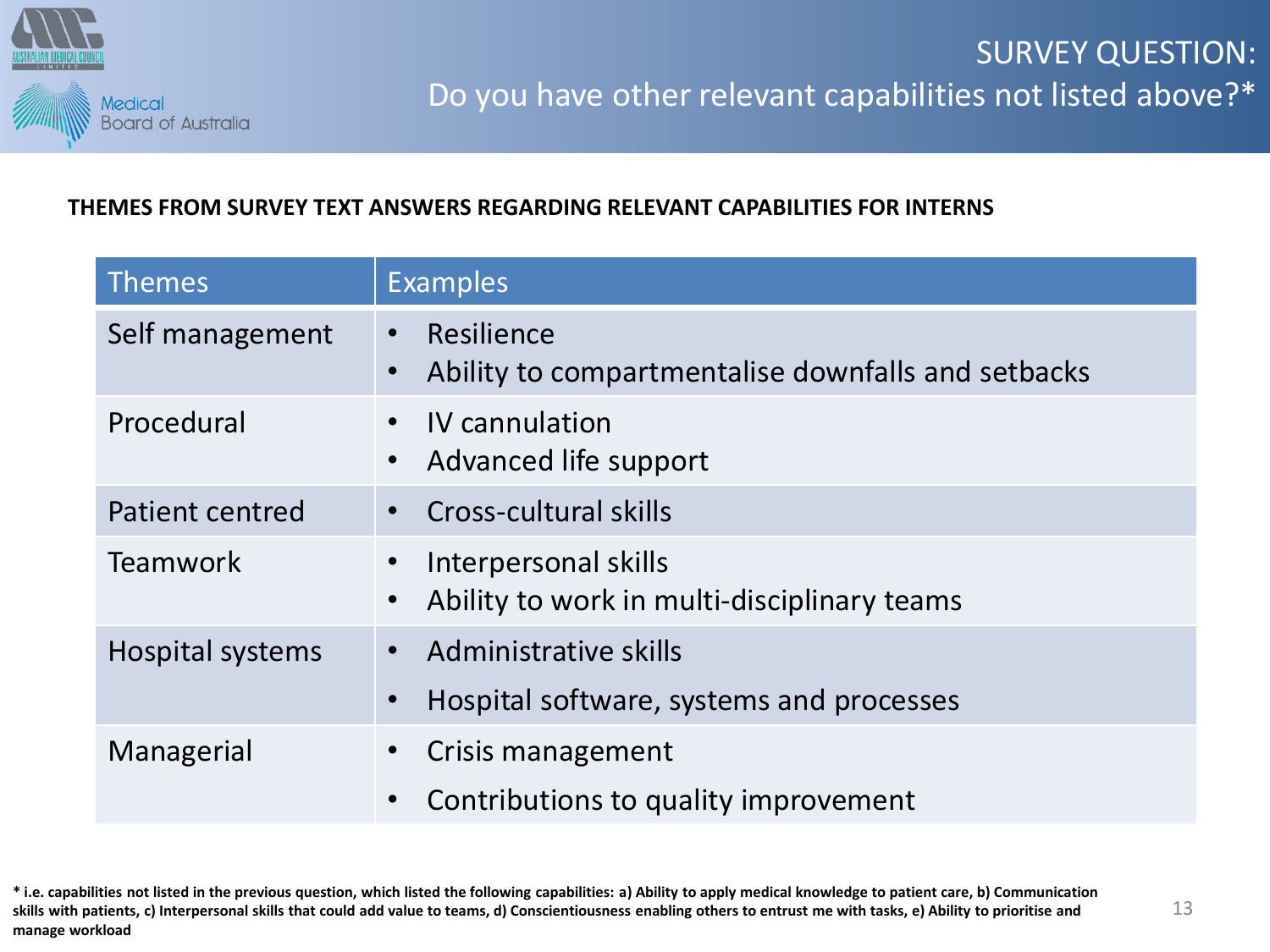

SURVEY QUESTION: Which of the following factors most contributed to your satisfaction when you transitioned from medical school to internship?\*

#### **SOURCES OF SATISFACTION IN THE TRANSITION TO INTERNSHIP FROM MEDICAL SCHOOL**

(Percentage of Respondents Nominating as First Option on a Five Point Forced Ranking Scale\*)



**\*Text of the question as follows: Which of the following factors most contributed to your satisfaction when you transitioned from medical school to internship? Please**  rank the following options from 1 most satisfying to 5 least satisfying: a) Interacting with and helping patients, b) Working with colleagues, c) Acquiring additional **medical knowledge and skills, d) Starting to build a career in medicine, e) Having more financial freedom Note: percentages may not sum to 100% due to rounding**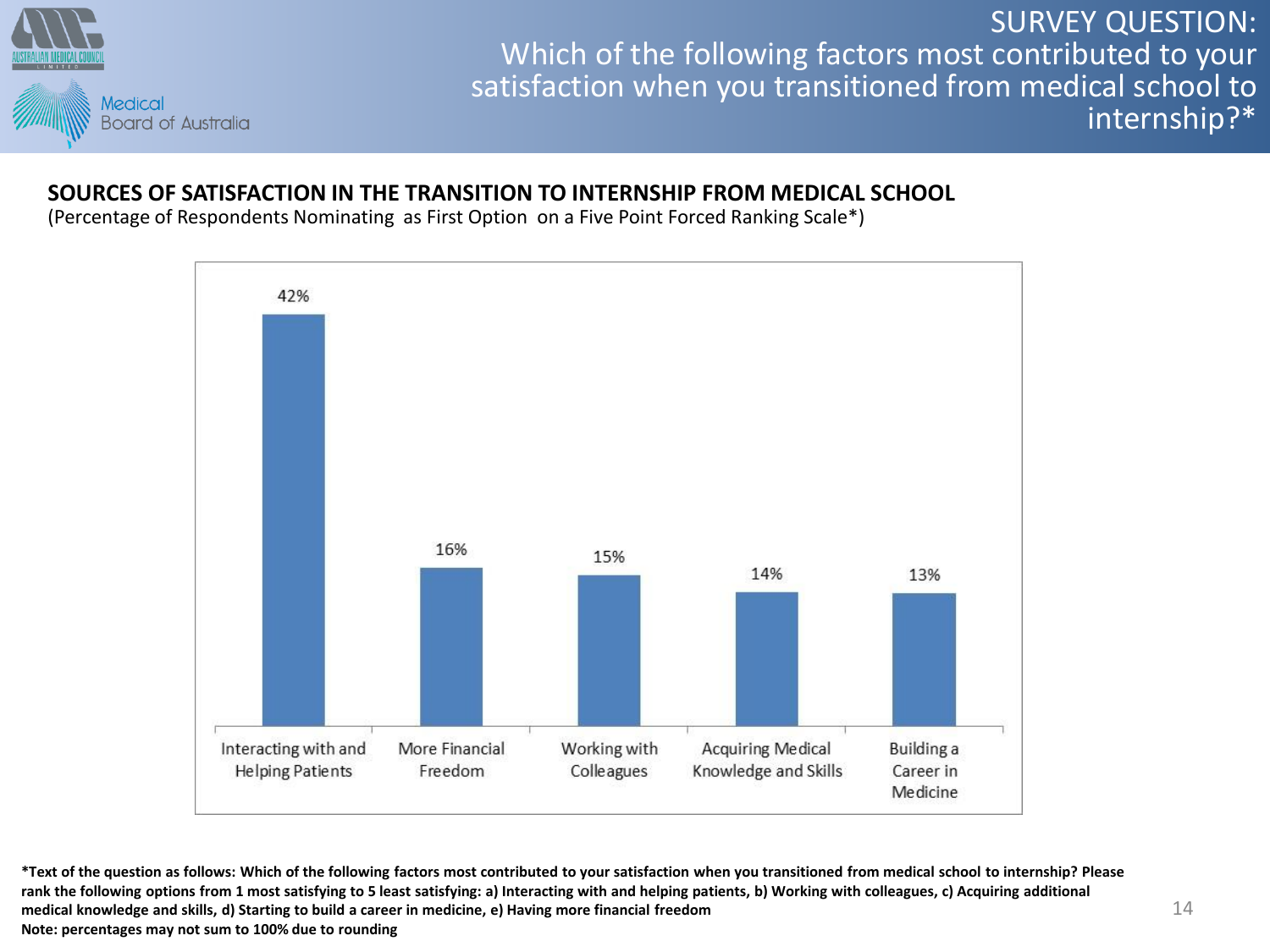

### **THEMES FROM SURVEY TEXT ANSWERS REGARDING SOURCES OF SATISFACTION FOR INTERNS**

| <b>Themes</b>         | <b>Examples</b>                                                                                                       |
|-----------------------|-----------------------------------------------------------------------------------------------------------------------|
| Applying<br>knowledge | Putting learned skills into clinical practice<br>Independence to develop clinical decision making                     |
| <b>Teamwork</b>       | Feeling useful and valued as part of a team                                                                           |
| Focus on work         | Only having to concentrate on one job<br>Not being required to study on a constant basis                              |
| Responsibility        | An ability to solve patient problems<br>Being responsible for other people, and for one's own<br>$\bullet$<br>actions |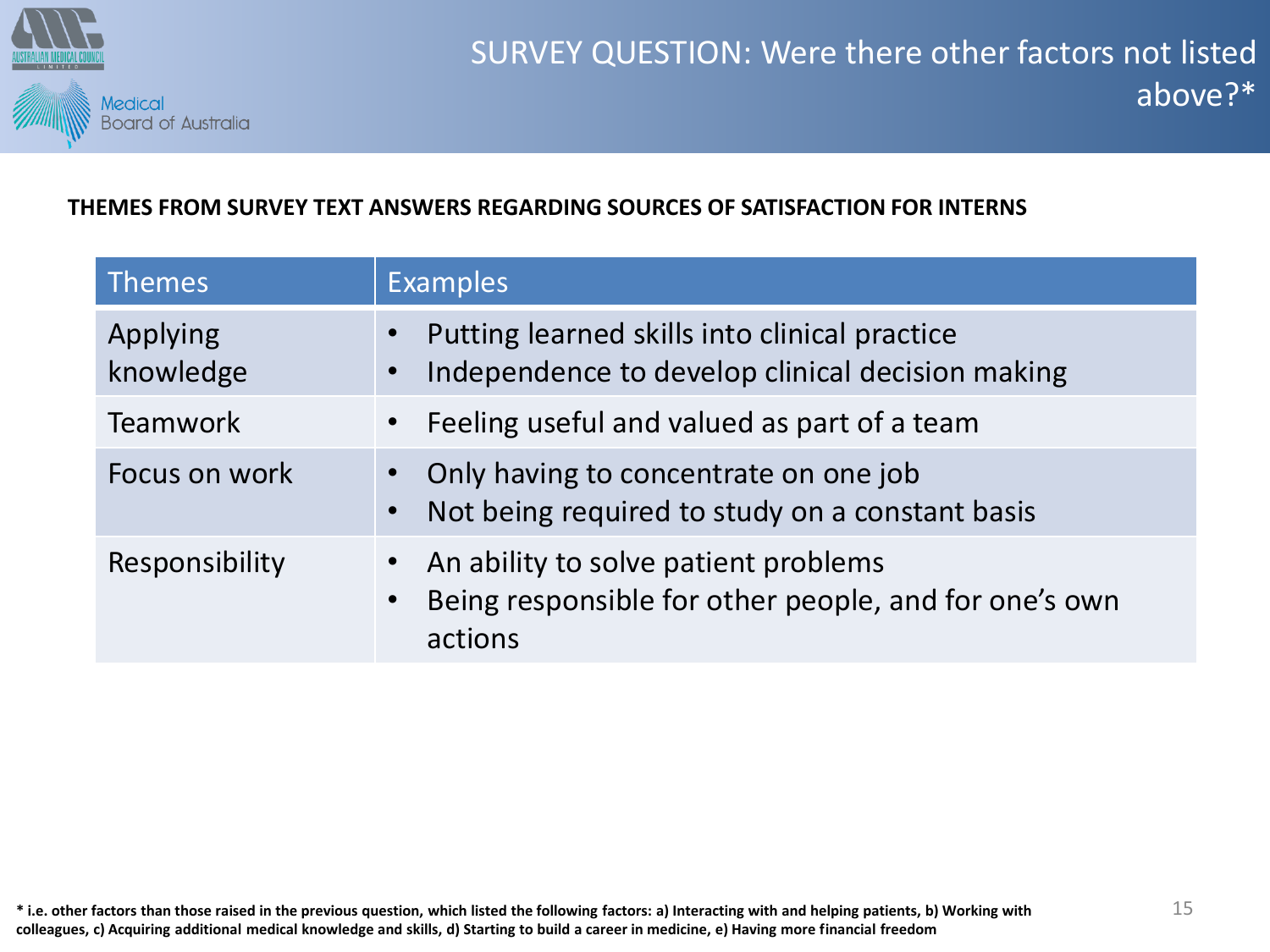

SURVEY QUESTION: Which of the following factors proved most challenging when you transitioned from medical school to internship?\*

### **ISSUES WHICH RESPONDENTS FOUND CHALLENGING**

(Percentage of Respondents Nominating as First Option on a Five Point Forced Ranking Scale\*)



**\* Text of the question as follows: Which of the following factors proved most challenging when you transitioned from medical school to internship? Please rank the following options from 1 most challenging to 5 least challenging: a) Understanding what was required of me as an intern b) Using hospital administrative and IT systems c) Coming to terms with workplace personalities and politics d) Dealing with responsibility for patient health e) Maintaining work-life balance Note: percentages may not sum to 100% due to rounding**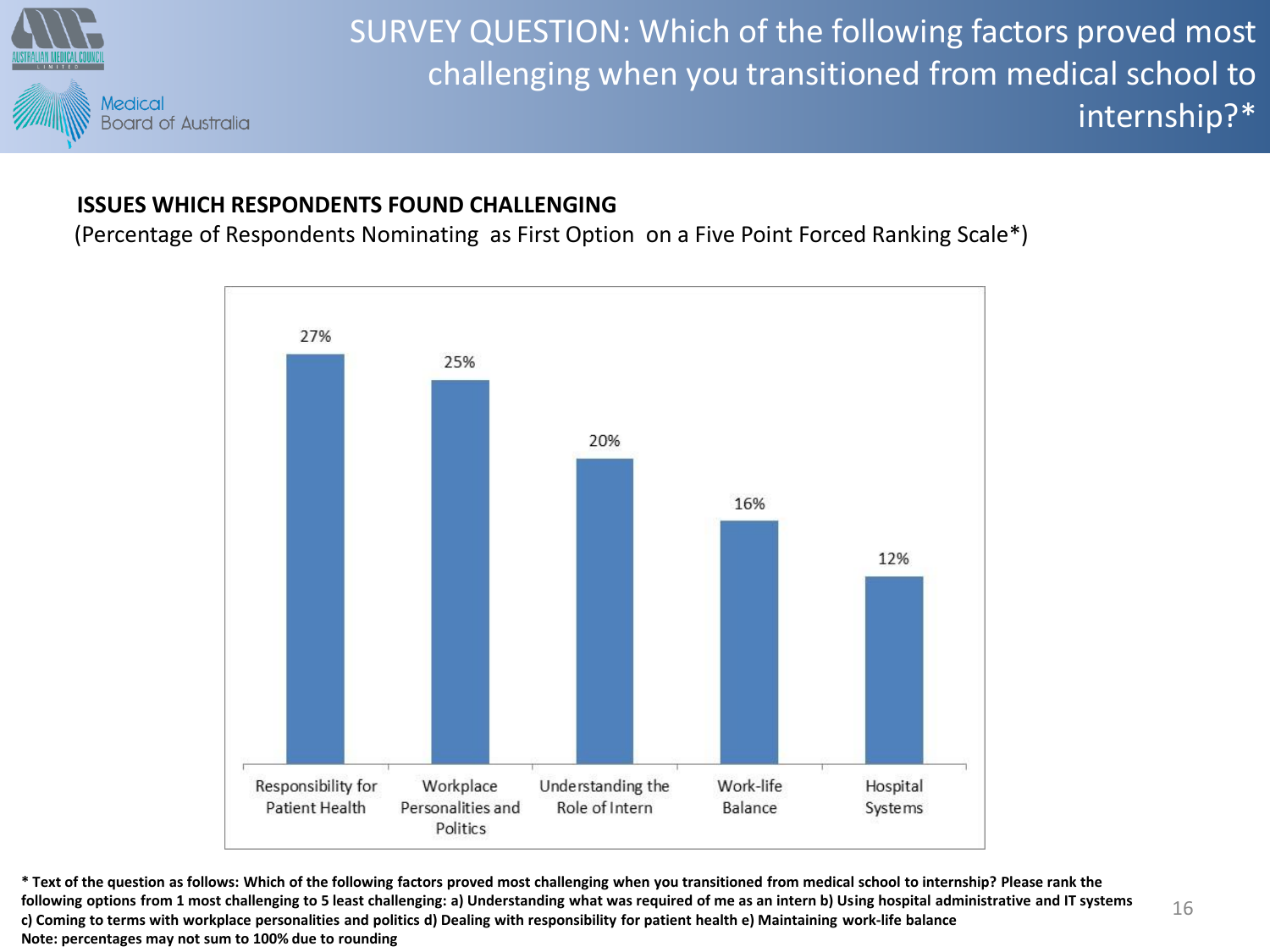

### **THEMES FROM SURVEY TEXT ANSWERS REGARDING CHALLENGES IN TRANSITIONING TO INTERNSHIP**

| <b>Themes</b>             | <b>Examples</b>                                                                                                                    |
|---------------------------|------------------------------------------------------------------------------------------------------------------------------------|
| Patient<br>responsibility | Dealing with additional responsibilities out of hours<br>Managing patient risk                                                     |
| Workplace issues          | Poor communication<br>$\bullet$<br><b>Bullying</b><br>$\bullet$<br>Challenging patient encounters<br>$\bullet$                     |
| Management                | Dealing with logistical difficulties,<br>$\bullet$<br>Knowing how to get things done<br>$\bullet$                                  |
| Lifestyle                 | Learning to 'switch off'<br>Inflexible rosters<br>$\bullet$                                                                        |
| Lack of opportunity       | Limited opportunities to gain skills<br>$\bullet$<br>Requirements to complete large amounts of<br>$\bullet$<br>administrative work |

**\* i.e. other factors than those raised in the previous question, which listed the following factors: a) Understanding what was required of me as an intern b) Using hospital administrative and IT systems c) Coming to terms with workplace personalities and politics d) Dealing with responsibility for patient health e) Maintaining work-life balance**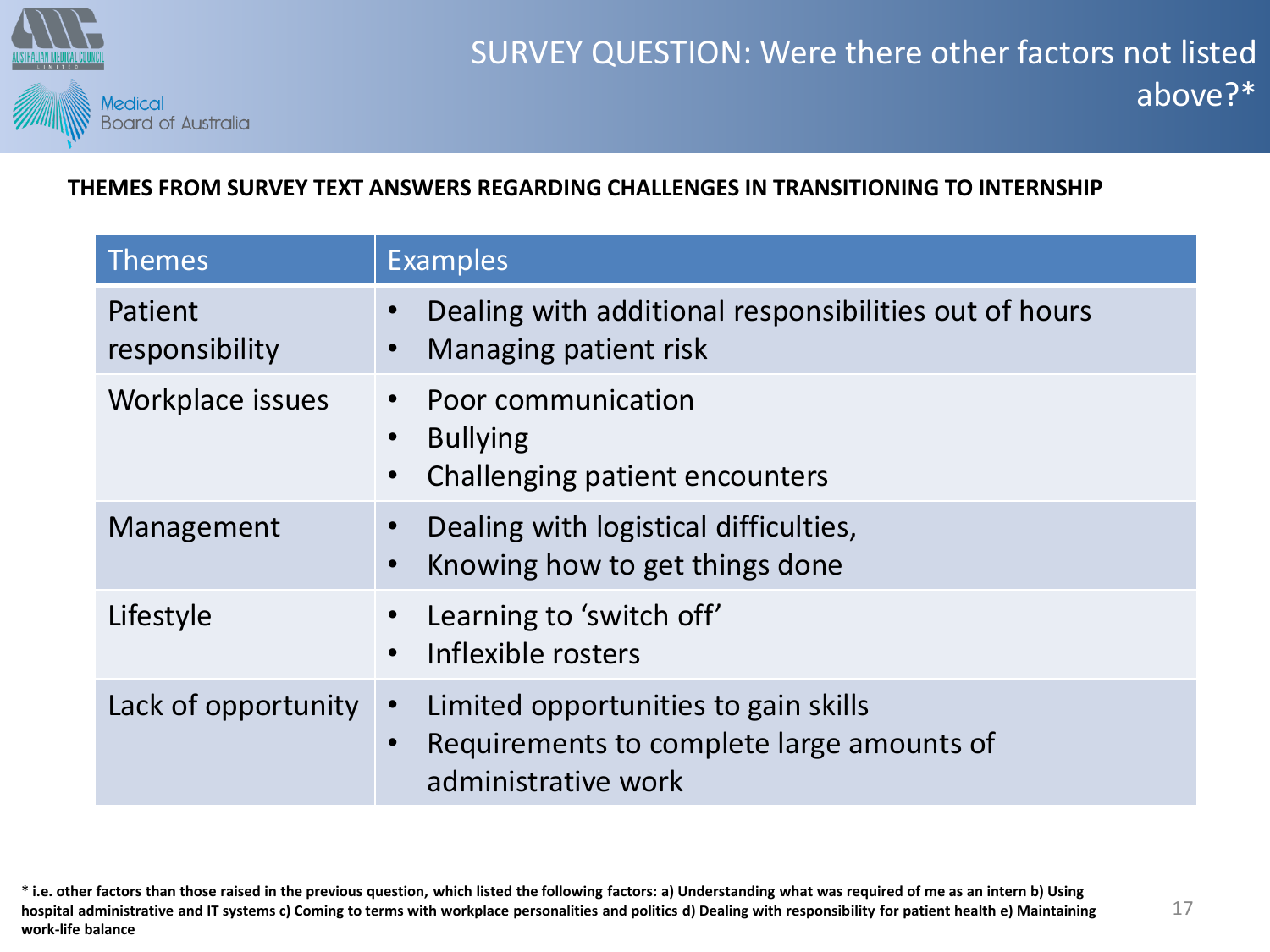

SURVEY QUESTION: Reflecting on the following issues that arise in clinical work as an intern, please indicate how prepared you feel you were to:\*

### **PREPAREDNESS FOR SITUATIONS REQUIRING SUPPORT**

(Percentage of Respondents Indicating Degree of Preparation on a Five Point Likert Scale)\*



**\* Text of the question as follows: Reflecting on the following issues that arise in clinical work as an intern, please indicate how prepared you feel you were to: a) Seek**  support about patient clinical status and treatment b) Seek support for psychological distress c) Raise concerns about bullying or harassment d) Raise concerns about **patient safety or perceived deficiencies in care e) Raise concerns about colleagues who are distressed or not performing f) Manage relationships with supervisors/ seniors**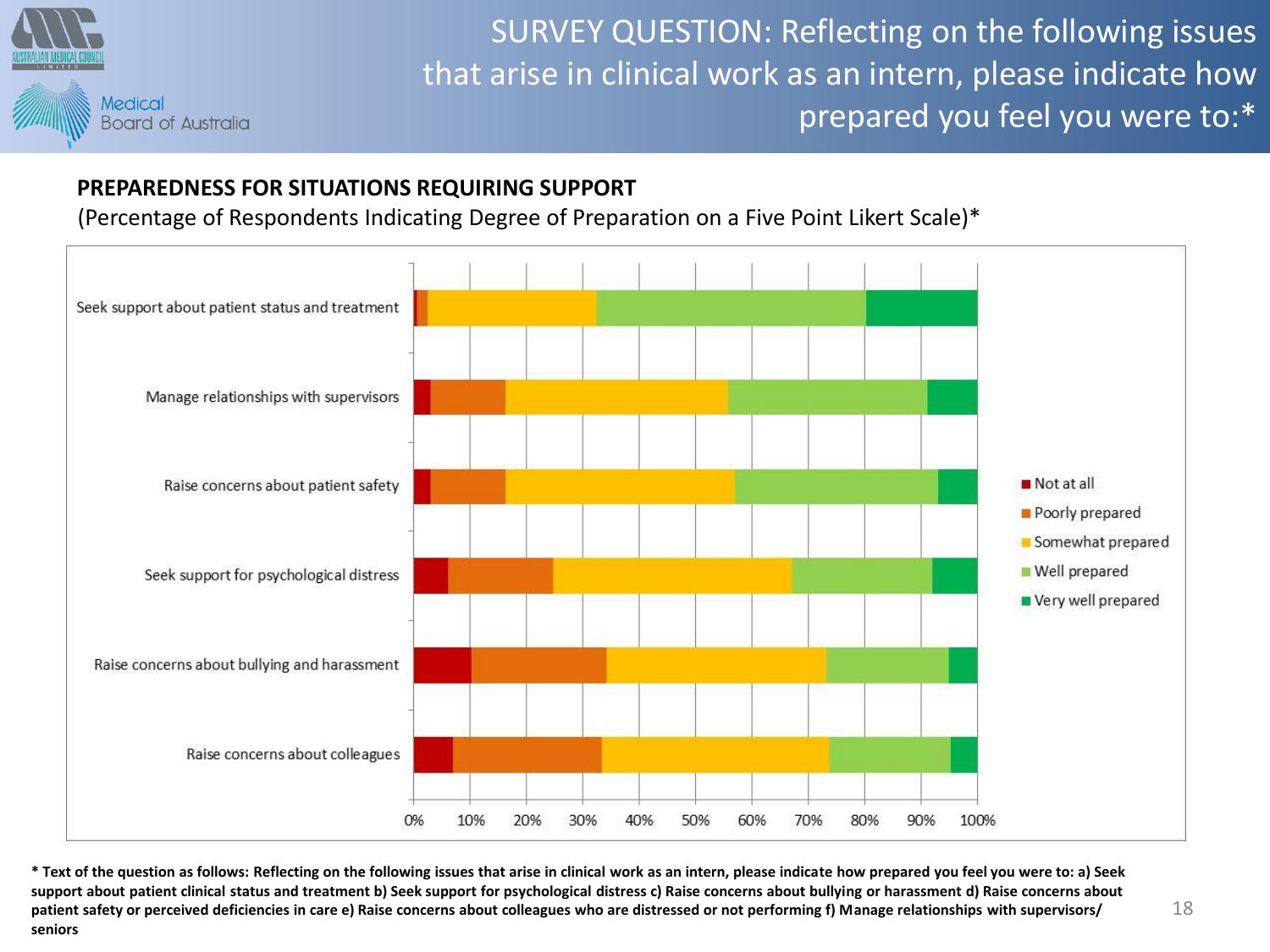

SURVEY QUESTION: If you did not feel prepared for one or more of the situations described above, please describe what would have helped you to be more prepared\*:

**THEMES FROM SURVEY TEXT ANSWERS REGARDING PREPAREDNESS FOR SITUATIONS REQUIRING SUPPORT**

| <b>Themes</b>                                                         | <b>Examples</b>                                                                                                                                                                                                                                          |
|-----------------------------------------------------------------------|----------------------------------------------------------------------------------------------------------------------------------------------------------------------------------------------------------------------------------------------------------|
| <b>Medical education</b>                                              | Shift in priorities from medical knowledge and minutiae to<br>$\bullet$<br>internship preparation<br>Information on physician burnout<br>$\bullet$<br>Training regarding bullying / harassment (possibly<br>$\bullet$<br>involving graded assertiveness) |
| Shadowing                                                             | Contact with JMO's while still at medical school<br>$\bullet$                                                                                                                                                                                            |
| Difficult to address<br>before entering the<br>workforce              | Not necessarily a job for medical school - more a<br>$\bullet$<br>responsibility for workplace orientation and induction<br>Management policies and escalation differ from hospital<br>$\bullet$<br>to hospital                                          |
| Difficult to address<br>because of medical<br>professional<br>culture | Difficulty in raising issues such as mental health and<br>$\bullet$<br>patient care as a junior team member<br>Fear that asking for help will reflect poorly on own<br>$\bullet$<br>capabilities                                                         |

**\* i.e. more prepared for issues raised in the previous question, which listed the following issues: a) Seek support about patient clinical status and treatment b) Seek support for psychological distress c) Raise concerns about bullying or harassment d) Raise concerns about patient safety or perceived deficiencies in care e) Raise concerns about colleagues who are distressed or not performing f) Manage relationships with supervisors/ seniors**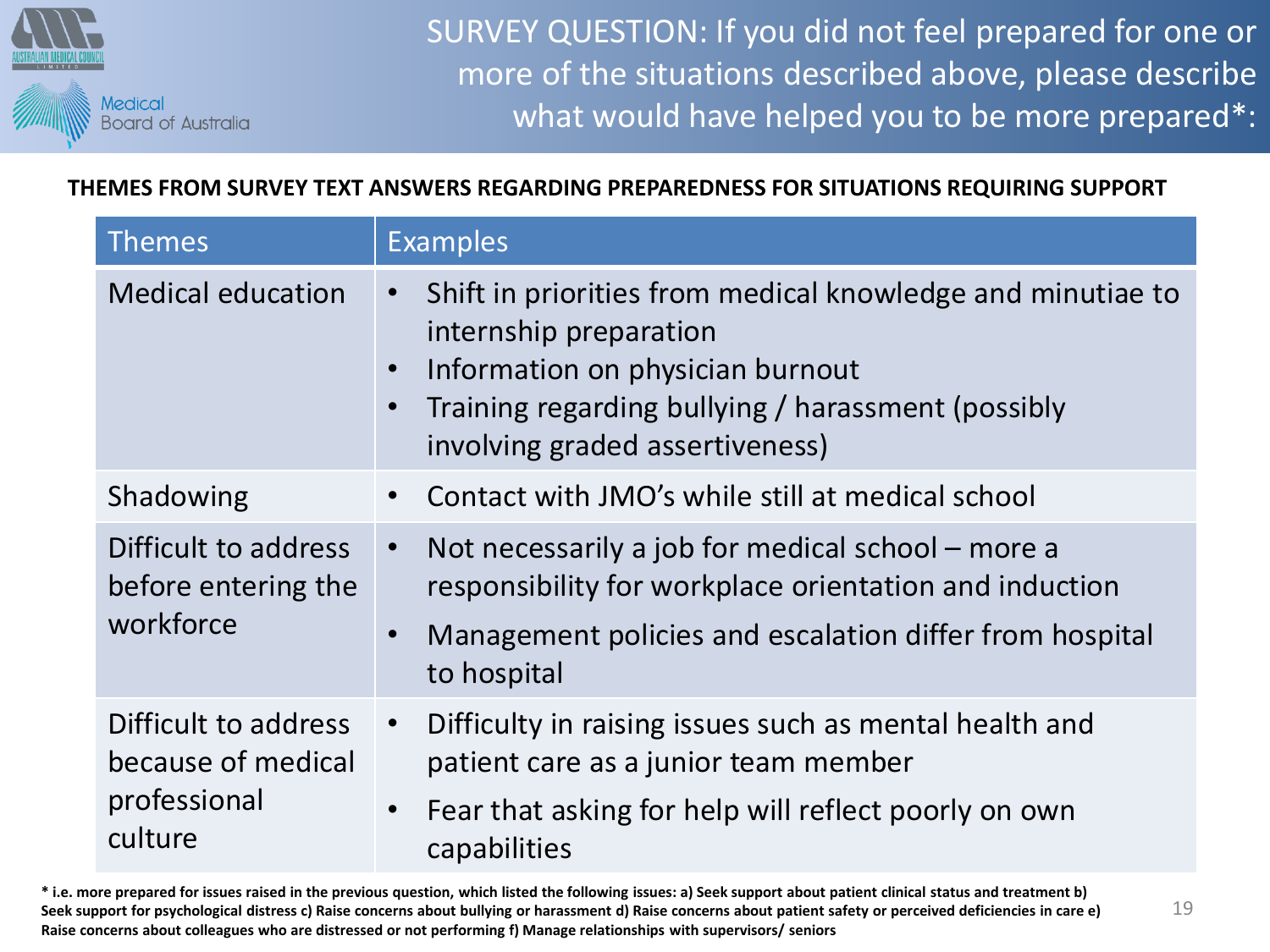

**Demographics**

**Overall perceived preparedness**

**Capabilities, satisfactions and challenges**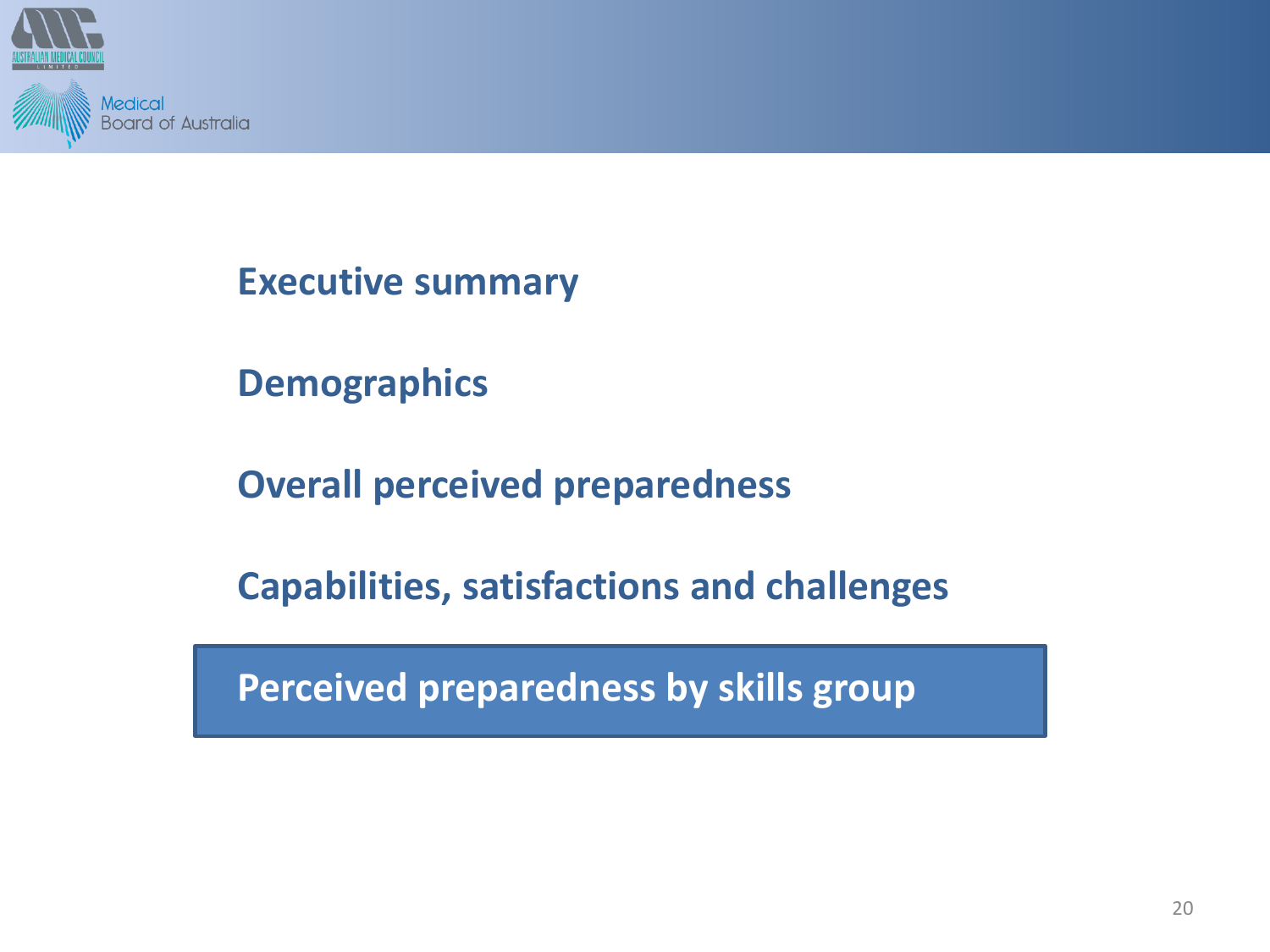SURVEY QUESTION: Reflecting on the following issues that arise in clinical work as an intern, please indicate how prepared you feel you were to:



#### **AVERAGE NATIONAL RATINGS FOR INTERN SKILL PREPAREDNESS (1=NOT AT ALL PREPARED, 5 = VERY WELL PREPARED)**